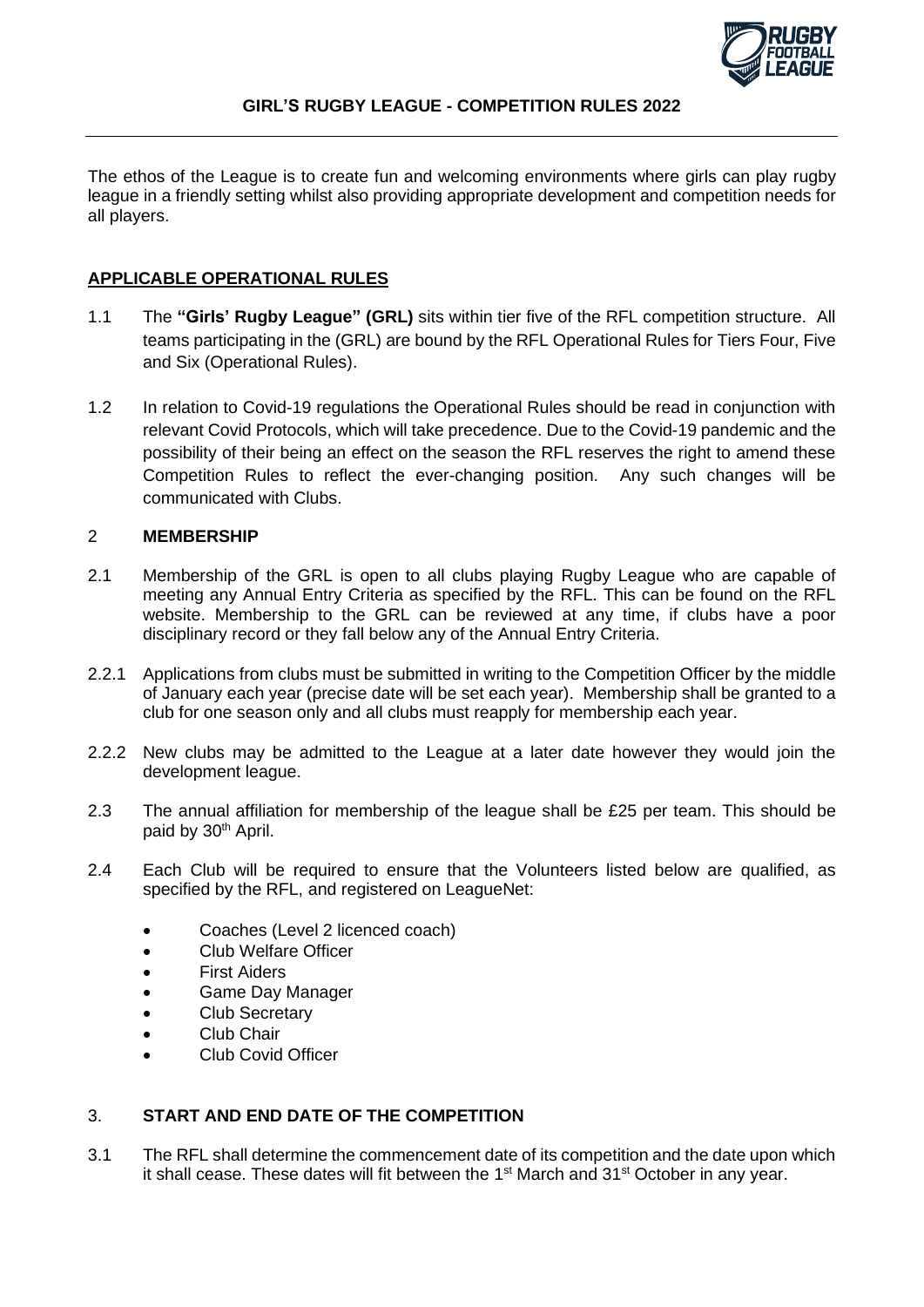

### 4. **PLAYER REGISTRATIONS**

- 4.1 All players should annually register to the club using the RFL LeagueNet system. The League will circulate a link to the registration portal to the clubs to commence the registration process. During this process a Player must become an Our League Active member.
- 4.1.1 A maximum of 25 players can register per team in the GRL, however fifteen is the minimum number per team to enter any of the formal competitions and scheduled fixtures may be refused until there are 15 players registered. However, for clubs with less than 15 registered then they can still participate in the development league.
- 4.1.2 Where clubs run 2 teams at one age group clubs must have a minimum of 30 players and can register a maximum of 50. These teams have the ability to move up to 5 players between the two teams during the season subject to the discretion of the management.
- 4.1.3 Merged teams will not be permitted into the structured divisions. Any teams who have to merge with a local club to play games in the development leagues until such time they can play games as a standalone team.
- 4.1.4 The RFL may introduce, from time to time, new registration processes.

### 4.2 **Transfers**

- 4.2.1 Teams may register, by transfer, three Players only per Season from different Clubs. The RFL may relax this rule, at their discretion, as deemed appropriate to meet the needs of the Competition.
- 4.2.2 It is the responsibility of the Club the player is moving to, to initiate the transfer. The parent/guardian has final sign off of the transfer. The process must be completed in full, including parent/guardian sign off, before a player plays. The Competition Officer will communicate further details on the process.
- 4.2.3 The deadline for transferring of players shall be the 31st August.

## **5. STRUCTURE OF COMPETITION**

- 5.1 The RFL, in conjunction with the Management Group, will determine the structure of the Girls League including its format and size, any play-off structure and matters relating to relegation.
- 5.2 The RFL reserves the right to amend the competition structure, fixture list and play off formats should there be an impact from the Covid 19 pandemic.
- 5.3 The League will run the following age groups in 2022 Under-11, Under-12, Under-13 ,Under-14, Under-16, Under-18
- 5.3.1 Players will be able to play for any team they are eligble for by date of birth. Flexibility will be allowed for players in the same club to play for age groups they are elgiible for. This is in line with the age range policy where players are able to play for their true age and the age above. However, they cannot play for two teams in one day.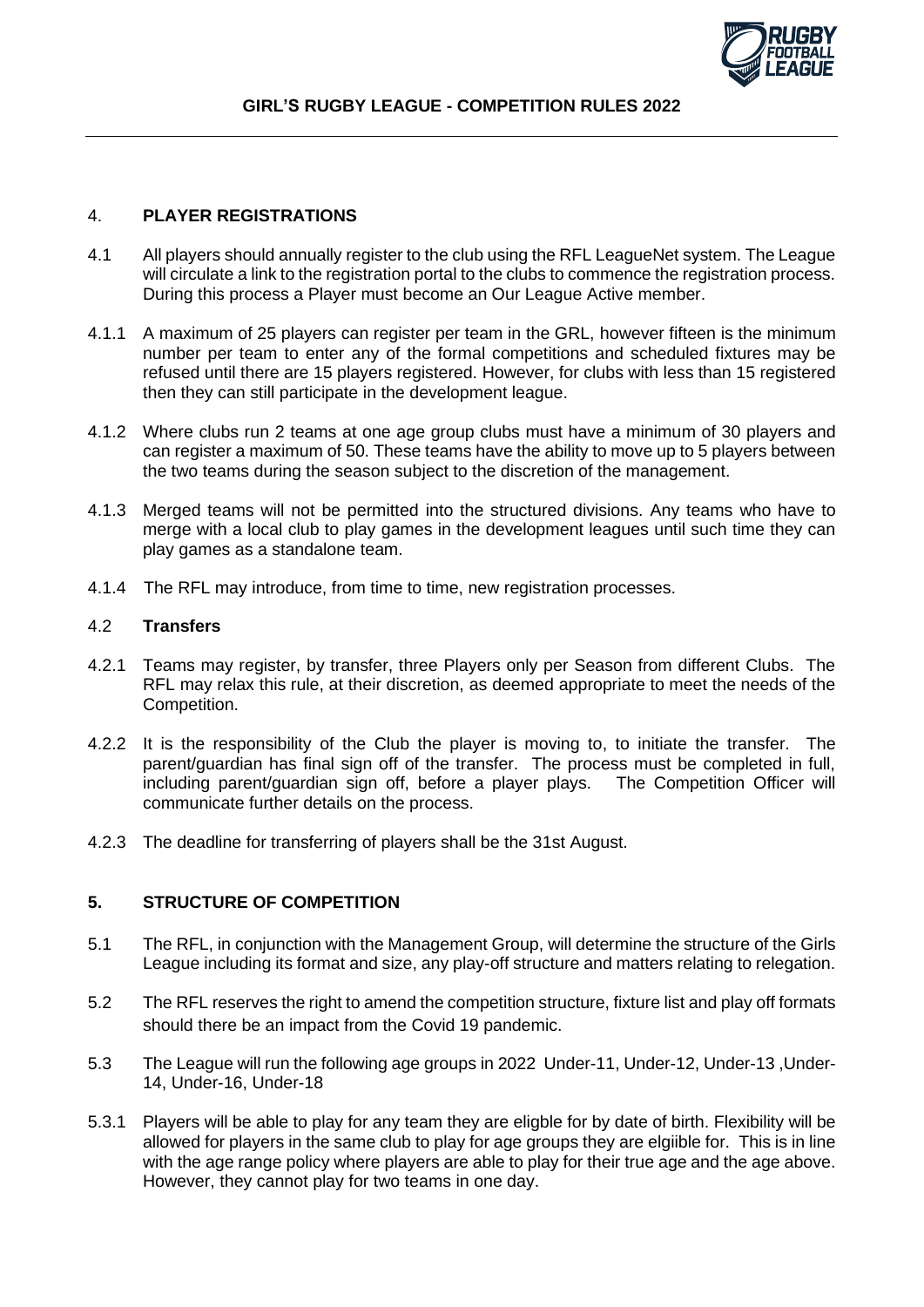

- 5.4 The Competition Officer will, following consultation with the Girls Management Group, allocate teams to a playing division.
- 5.5 Teams not having the designated 15 players registered when divisions are allocated will be offered alternative fixtures via the development divisions.
- 5.6 The League will operate to a top four play-off format for the Under-14, Under-16 and Under-18 age groups in the Premier Divisions only, where this is deemed, by the Management Committee, to be appropriate.
- 5.7 Only players who have played 2 or more League fixtures, for their respective team are eligible to participate in the play-off stages of the Competition.

#### 5.8 **League Tables**

- 5.8.1 The League competition tables shall be compiled by the RFL. There will be no league table displayed for the Under-11's age group.
- 5.8.2 The positions shall be determined by the number of completed matches with points being awarded as follows: two points for each Match won; and one point for each Match drawn.
- 5.8.3 The Club with the highest number of points shall be at the top of the league table and the Club with the lowest shall be at the bottom.
- 5.8.4 Where Clubs have an equal number of points their relative positions shall be determined by the head-to-head record in League matches only. Where their head-to-head record is even then the aggregate score of all head to head league fixtures will decide the team on top. If the positions are still equal, positions will be determined by the toss of a coin which shall be carried out at such time and place as the RFL shall direct and those Clubs concerned shall be entitled to witness the toss.
- 5.8.5 The notional score in forfeited games shall be 24-0 and a points' deduction of 1 point. 24 0 forfeited games should only be used as a last resort every effort should be made to get games played.
- 5.8.6 If a club withdraws from the League having failed to complete 50% of its scheduled games, then the club's record shall be expunged. If a club completes 50% or more of its scheduled games, the points will be awarded to the opponents in line with competition rule 5.13.
- 5.8.7 If a club is expelled or suspended, its record will be expunged, irrespective of how many games that club has played.

# 6. **FIXTURES**

- 6.1 The RFL Competition Officer will notify teams of their fixtures.
- 6.2 All games shall, unless there is mutual agreement between competing clubs to the contrary, be organised and staged on Saturday morning with a kick off time scheduled for 11.00 a.m.
- 6.3 Any club wishing to rearrange a fixture must consult their opponents, agree a new date and complete a fixture amendment form. The completed fixture amendment form must be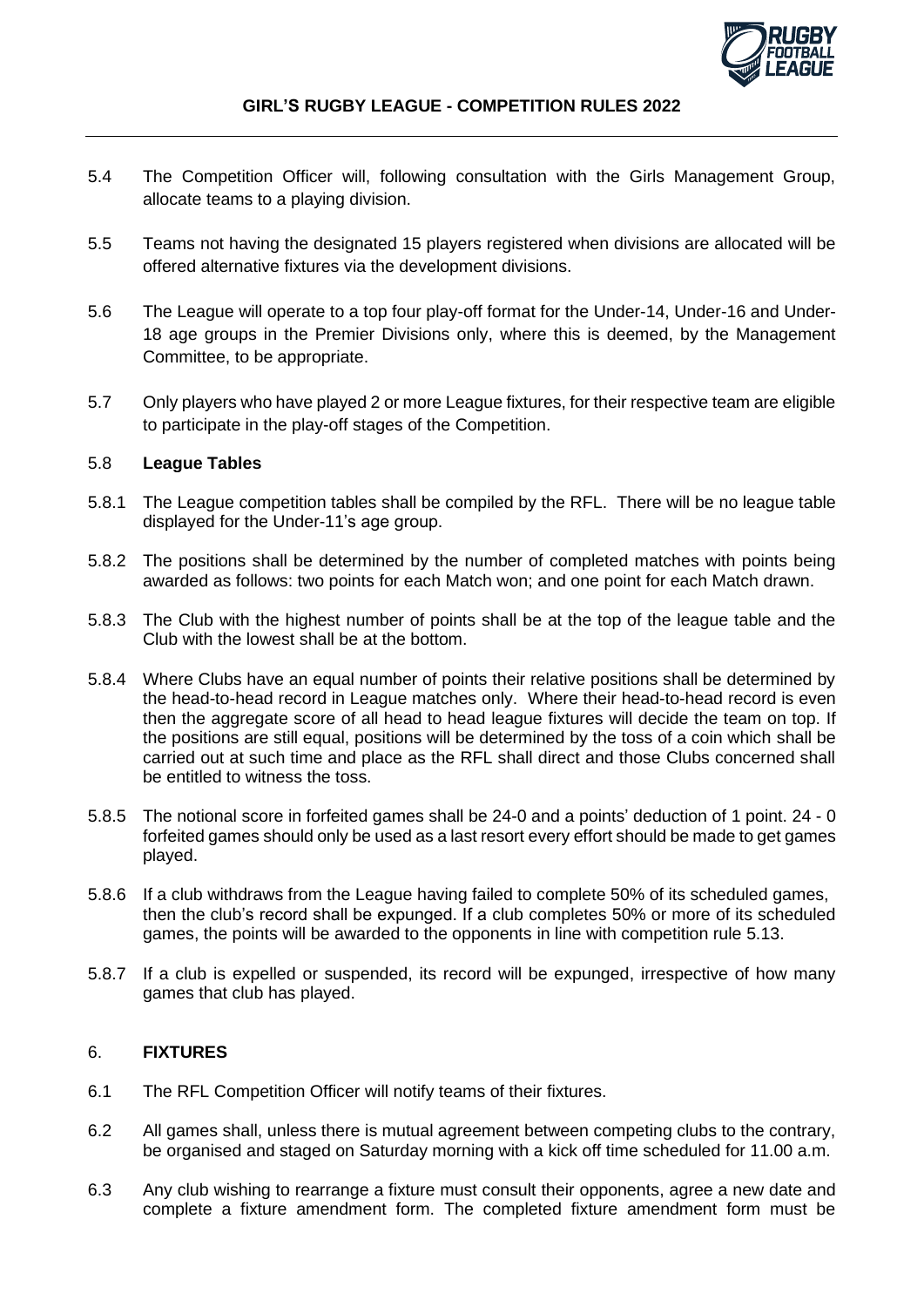

### **GIRL'S RUGBY LEAGUE - COMPETITION RULES 2022**

forwarded to the Competition Officer for their approval. If clubs cannot agree a new date within 14 days of the original fixture, then the Competition Officer will issue a new date for the fixture. If the fixture is not played as instructed by the Competition Officer, the points will be awarded to the non-offending club.

- 6.4 Where programmed into the fixture programme, backlog dates should not be considered as a free weekend. Teams should be prepared to be allocated fixtures on these days.
- 6.5 Any club desiring to arrange a friendly must seek permission from the Competition Officer. No friendly fixtures shall be arranged on a League fixture date without prior approval of the Competition Officer.
- 6.6 Clubs must accept fixtures given at seven days' notice by the Competition Officer.
- 6.7 If a club fails to fulfil a fixture, the Club Secretary must inform the Competition Officer that they are rearranging the fixture.
- 6.8 Any club failing to play a fixture on a scheduled date will be made to play the reverse fixture, if it has not already been played or forfeited, on their opponents' ground. Clubs failing to fulfil fixtures will be fined £30 and deducted competition points.
- 6.9 Any Club failing to fulfil a fixture must pay reasonable expenses to the non-offending Club, as determined by the GRL Management Group. This may include the referee's full fee and expenses. For the avoidance of doubt, if a game is called off after 5pm on a Friday for a weekend fixture, or 5pm the day before a midweek fixture, then this rule will come into force.
- 6.10 Any Club which fails to notify their opponents of its inability to raise a team 60 minutes before the scheduled kick-off, shall also be liable to pay any expenses, up to a maximum of £40, which their opponents may incur, including kit washing, or medical costs such as strapping.
- 6.11 In the case of a home club failing to fulfil a fixture, a visiting club that has travelled, may claim up to a maximum of £50 towards transport costs.
- 6.12 Any club with more than one team at home, in any competition, must provide an alternative pitch in case of a clash of fixtures

#### 6.13 **Postponements**

- 6.13.1 In the event of the home Club suspecting that its ground will not be fit for play owing to adverse weather conditions or other cause, the home Club must immediately call a Match Official on the approved list recognised by the RFL to carry out a ground inspection. If the Match Official states the ground is not fit for play, and in their opinion, there is no chance of it being so before the scheduled kick off, then that decision must be communicated immediately to the visiting Club, appointed Match Official and the Competition Officer. Any Club failing to fulfil this instruction may be guilty of Misconduct and in addition to any sanction will be responsible for the reimbursement of reasonable travel expenses incurred by any Match Official or Club not so notified.
- 6.13.2 All postponements must be notified to the Competition Officer within 1 hour of the decision being made [competitions@rfl.uk.com](mailto:competitions@rfl.uk.com)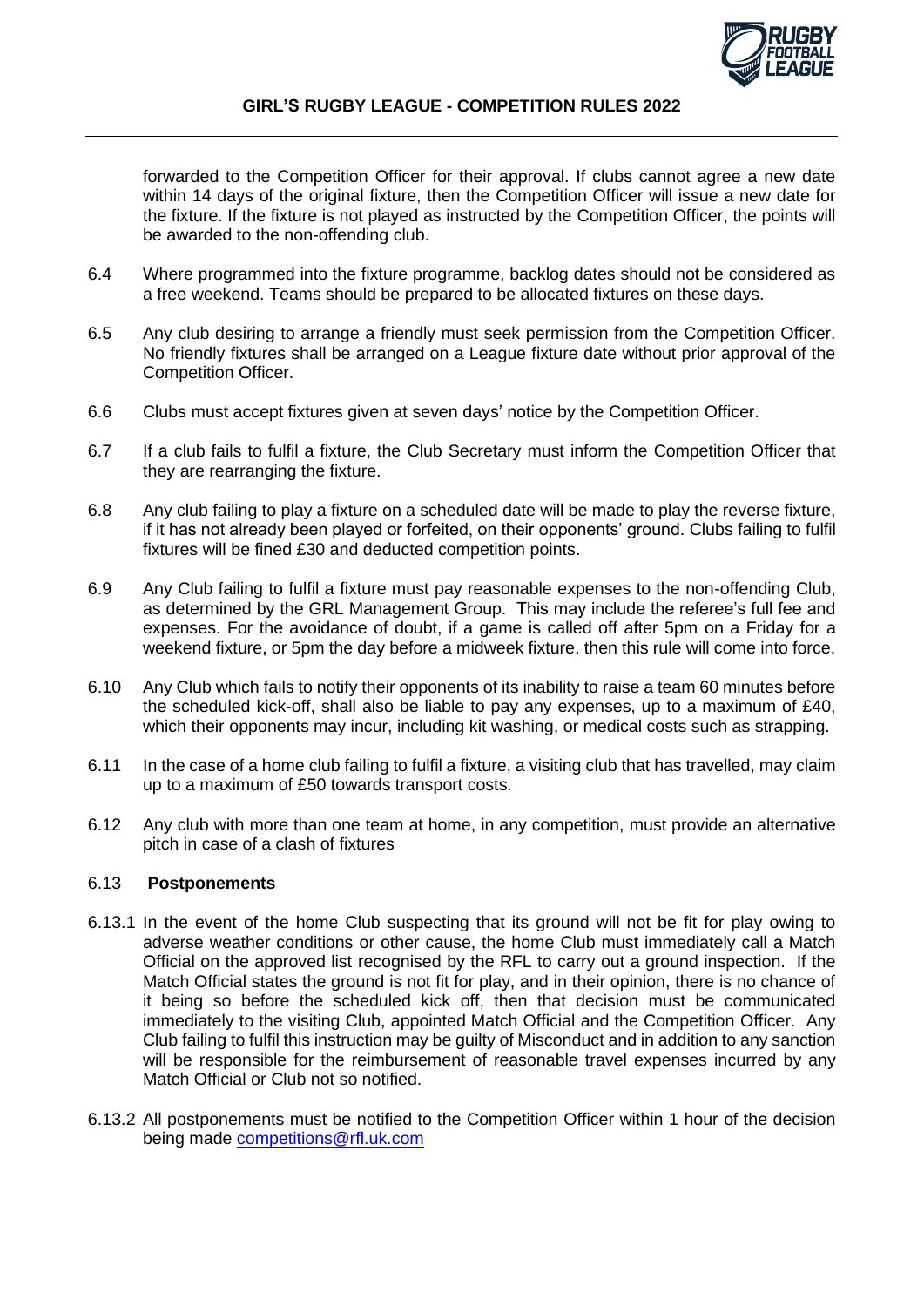

6.13.3 Where a Match does not take place because the away Club fails to turn up then in addition to such Club being found guilty of misconduct it shall also be liable to pay £50 compensation towards refreshment costs.

#### **6.14 Cup Rules**

- 6.14.1 Normal competition rules apply.
- 6.14.2 Cup entry is optional clubs must apply via the Competition Officer, once applications are open.
- 6.14.3 A player can only play for one team in the cup competition.
- 6.14.4 If a game finishes level then golden point extra time should be played (In 10 minute periods until the first score).
- 6.14.5 The draw for each round of all cup competitions shall be on the basis that the first named club shall be the home club and the second named club shall be the away club.
- 6.14.6 Home advantage for semi-finals is given to the first team drawn. That club must provide a full-size pitch, physical barrier and are responsible for organising the match officials. Should the club not be unable to meet this criteria then the Management Committee will locate a suitable venue.
- 6.14.7 Once dates have been confirmed for cup finals those dates shall not be changed. Unless there are circumstances outside the control of the League or otherwise decided by the Management Group for the good of the game.
- 6.14.8 The League Management shall appoint the referees and confirm kick off times for finals.
- 6.14.9 The League will provide trophies or medals for league winners and cup finalists.
- 6.14.10All Cups must be returned to the RFL one month before the finals the of the following season. It is the responsibility of the clubs to return these in a clean and good condition. The clubs will be liable for any costs where this is not the case.

## **7 MATCH DAY OPERATIONS**

- 7.1 In the event that your Club and age groups are all drawn on the same day and in conflict with the default kick off time then the highest age group will take priority and Clubs are encouraged to stagger the kick off times accordingly. These kick off times and days may be varied if both clubs agree. In the event that both clubs do not agree then the Competition Officer shall determine the day and kick off time.
- 7.2 To maintain the continuity of the playing programme the Competition Officer shall be empowered, if necessary, to bring forward to an earlier fixture date scheduled for later in the season.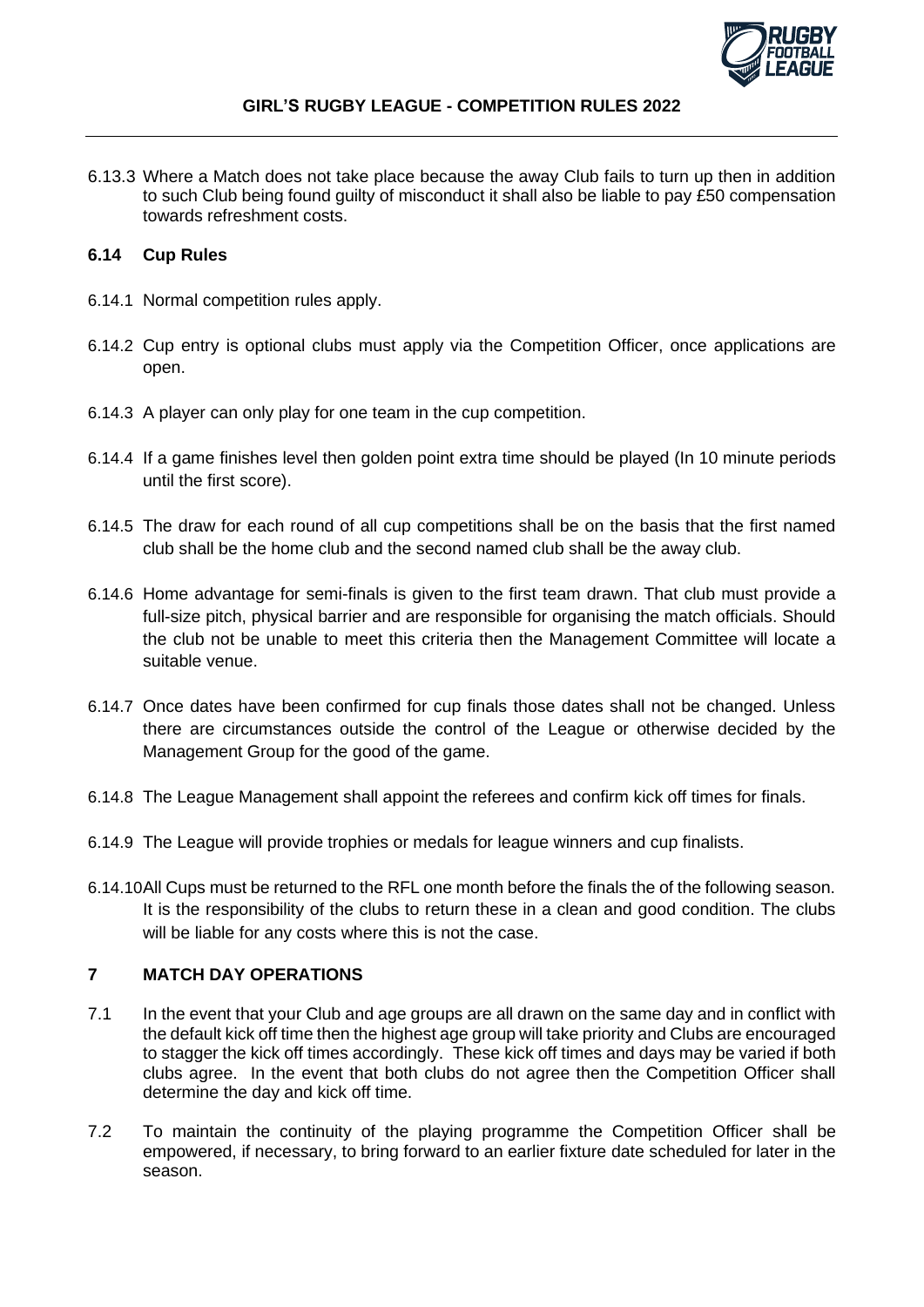

# 7.3 **Contacting Opponents and Kit Obligations**

In accordance with the Operational Rules, it is the responsibility of the home Club, during the week preceding a game, to contact both its opponents and the relevant Match Officials regarding team colours and ground directions.

7.3.1 In the event there is a clash of colours the away team must wear an alternative strip.

## 7.4 **Team Sizes**

- 7.4.1 Teams at Under-14 and above should play 13 a side. If a team cannot raise 13 players both sides should reduce numbers accordingly to a minimum of 9 a side. The pitch size should also be reduced to reflect this.
- 7.4.2 Teams can play everybody in their squad on a match day however it is up to the coaches to manage this. Coaches should try and ensure everybody gets at least half a game.

## 7.5 **Match Length and ball size**

Under-11 – 20 minutes e/w size 4 ball Under-12 – 20 minutes e/w size 4 ball Under-13s – 25 minutes e/w size 4 ball Under-14s – 25 minutes e/w size 4 ball Under-16s – 30 minutes e/w size 4 ball Under-18s - 35 minutes e/w size 5 ball

## 7.6 **Technical Areas**

- 7.6.1 All non-playing personnel and interchanges must remain in the designated technical area throughout the Match. They are not permitted to station themselves around the field, other than when managing a player, who has been removed from play, or when time management principles have been implemented (other than tracking physios) and are subject at all times to the control of the Match Officials.
- 7.6.2 There should be no more than 5 non-playing members of staff in the technical area; all of these must wear an 'high viz' vest so they can be identifiable.
	- 3 x Coaches 1 x Game Day Manager 1 x First Aider

## 7.7 **Medical Requirements**

7.7.1 It is the requirement of each Home Club to ensure that a First Aider is in attendance at each game. The first aider should make themselves known to the Match Official before the start of any Match and shall remain for a minimum of 15 minutes after the end of the Game and shall speak directly with a designated Official from both Clubs, if necessary, to ensure that the correct reporting paperwork is completed. In the event that there is no first aider then the match official will not permit a game to take place.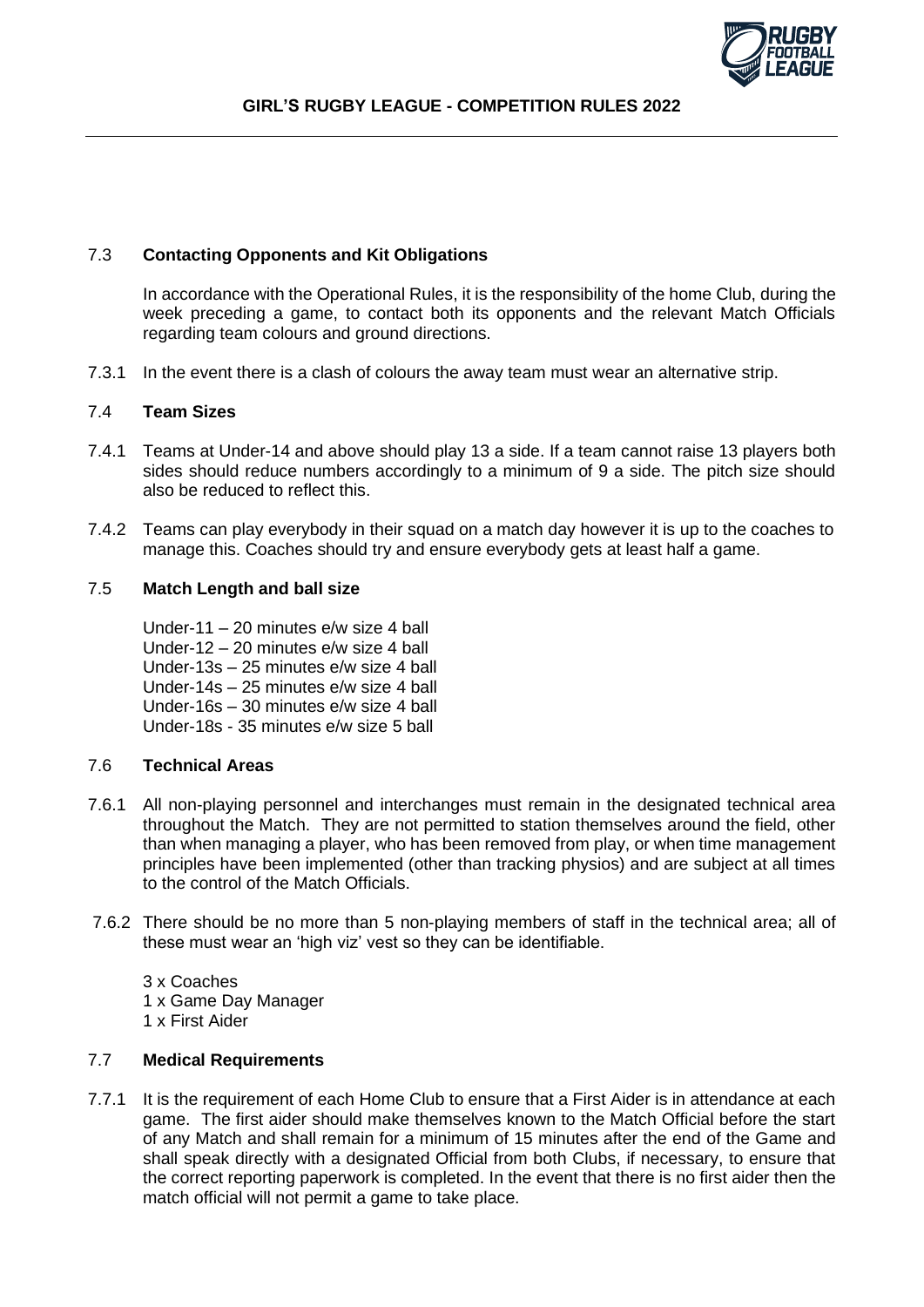

- 7.7.2 First aiders should be listed on the team sheet and are required to register on the LeagueNet system as a volunteer.
- 7.7.3 In the event a player sustains an injury to the head the match official will stop the game and ask for the first aider to attend to them. If the first aider suspects concussion the player should be removed from the field of play. If the player refuses to follow the first aider's advice, then the match officials can hold up play until the player follows the instruction of the first aider. Advice for managing concussion can be found here. [https://www.rugby](https://www.rugby-league.com/governance/medical/concussion)[league.com/governance/medical/concussion](https://www.rugby-league.com/governance/medical/concussion)

#### 7.8 **Reporting Injuries and Concussion**

7.8.1 In the event there is a serious injury or concussion at a Match this must be reported using the LeagueNet system. Reports are added in the post-game section which is the same area as where results are added. It is imperative that any head injuries are reported on the system as this information has to be provided to the insurers.

#### 7.9 **Post Match Arrangements**

7.9.1 The home club shall be responsible for supplying all the competing players, club officials and appointed Match Officials with a suitable post-match meal. The visiting club is obligated to accept such hospitality.

### 7.10 **Team Sheets and Reporting Results**

- 7.10.1 Official team sheets must be completed correctly before the commencement of matches and shall be signed by a recognised official from each club and the Match Official.
- 7.10.2 Completed team sheets should include the full forename and surname (no initials), of all participants and must be sent by the home club official to the Competition Officer at competitions@rfl.uk.com. Details of the player of the match from both the participating clubs must also be included. The failure of a club to complete and return team sheets correctly will incur a £10 administration fine.
- 7.10.3 It is the responsibility of both clubs to ensure that the team sheet information, including point scorers and result information, is entered on the LeagueNet system, within 48 hours following the completion of the game. Failure to do so will result in a £10 administration fine. For the avoidance of doubt prior to inserting the result both Club must agree with the Match Official the final result.
- 7.10.4 For all U11's games the score must be entered as  $0 0$ .

## 7.11 **Abandonment of Games**

7.11.1 If a game is abandoned with more than three-quarters of the playing time elapsed, the result shall stand unless otherwise determined by the RFL. If less than three-quarters of the playing time has elapsed the RFL, at its sole discretion, may order the game to be re-played.

## 7.12 **Communications with the RFL**

7.12.1 Clubs should not use social media (WhatsApp, Twitter, Facebook, Instagram etc) to contact the RFL Competition Manager and Competition Officer to expect a decision/answer to a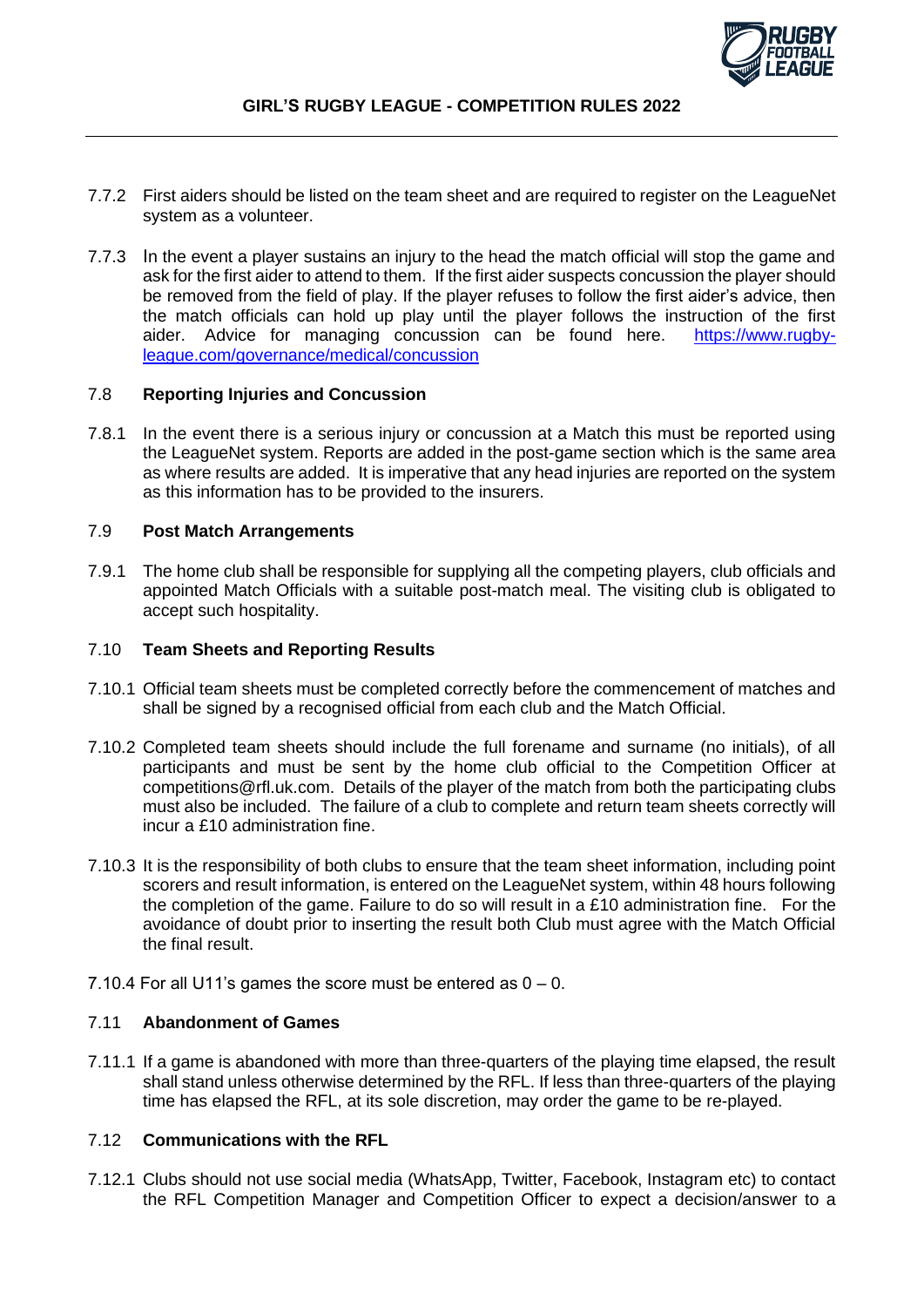

question. Throughout the week they can be contacted on their RFL email addresses and on a Saturday morning the RFL Competitions email address may respond.

#### 7.13 **If a game does not have an appointed Match Official**

- 7.13.1 If a game does not have an appointed Match Official, then the game can still go ahead should both teams agree. The game should then be officiated by a coach. The away coach should be offered this in the first instance. Clubs may decide to split a half each.
- 7.13.2 However, should the game feature any discipline issues then these must still be reported to the RFL, so these cases can be looked at if necessary.

#### 7.14 **Playing Rules**

7.14.1 The playing rules for each age group each season will be confirmed by the RFL W&G Player Development Group made up of player development professionals. This group will ensure the rules are progressive and age appropriate.

## **8 DISCIPLINE, SUSPENSIONS AND FINES**

- 8.1 A GRL discipline panel is in place to deal with all discipline matters in accordance with section D of the Operational Rules. The disciplinary panel shall have the full power to expel, suspend and/or fine any club, player, official or other person, subject to the Operational Rules, found guilty of misconduct and/or breach of these rules and/or breach of the Operational Rules and to order them to meet any costs incurred.
- 8.2 A written report by a Match Official on the misconduct of any club, player or official must be sent via email to the Competition Officer with a copy to the offending club for receipt inside 48 hours from the conclusion of the game.
- 8.3 Reports of brawling defined as three or more players involved should, via email, be sent by the Match Official, within 48 hours of a game's conclusion, to the Competition Officer. Separate copies of the report must be lodged by the Match Official with the clubs concerned.
- 8.4 Any club which does not receive from the Match Official within 48 hours a report outlining a dismissal or brawl having occurred should contact the Competition Officer immediately. The failure of a club to receive a written report will not prevent action being dealt by the relevant discipline committee.
- 8.5 A reported club, player, official or any other person may, to defend an allegation of misconduct, send a letter for receipt by the Competition Officer within seven days of the date of the match. The club or such persons may in their own defence request a personal appearance and/or bring witnesses and/or submit written mitigation, to the hearing, if they notify the Competition Officer within seven days of the alleged offence and send a deposit of £20.00 which must be paid to the RFL by bank transfer. The deposit shall be refunded after the hearing, provided that the appellant or their designated representative attends in person and they are found not guilty.
- 8.6 Unedited DVD evidence shall be an accepted method through which to defend or confirm the alleged actions that have been reported to the committee by a Match Official.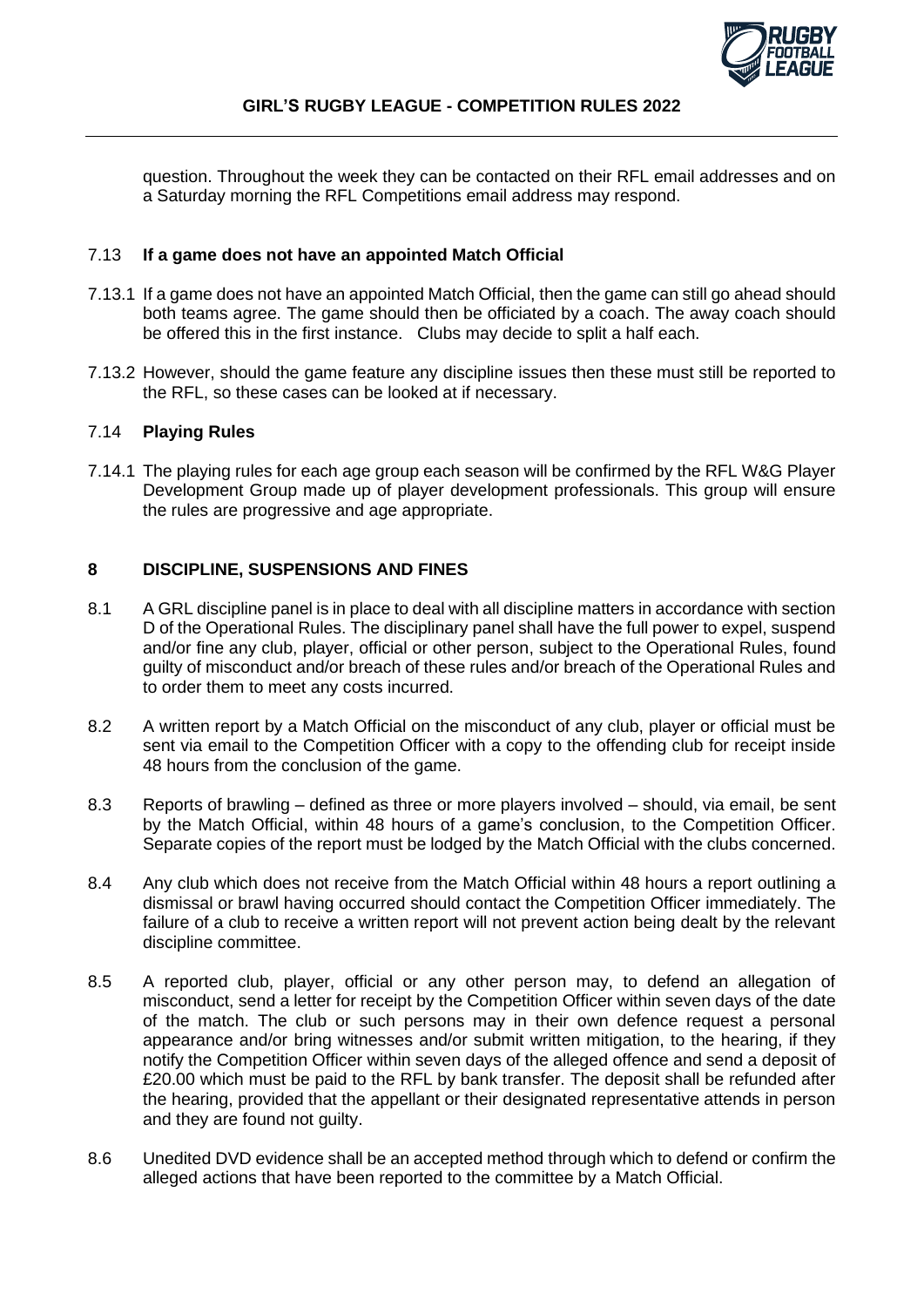

#### **GIRL'S RUGBY LEAGUE - COMPETITION RULES 2022**

- 8.8 Should a case of alleged assault by a player, club official or spectator be lodged it will be reported to the Competition Officer by a Match Official. The Match Official will then be instructed to make himself available to the disciplinary committee, for the purposes of interview, due notice of which shall be given in writing. A Match Official shall in such circumstances be entitled to claim reasonable travel expenses.
- 8.9 The Competition Officer will notify relevant Club of any sanctions imposed by a Discipline panel. It is the responsibility of the Club to check junk/spam inboxes for the sanctions and to chase up with the Competition Officer if they have not heard the findings of the panel within 48 hours of the hearing
- 8.10 A player's suspension will start on the Saturday after the hearing took place unless the Competition Officer notifies the player or club otherwise with the exception of any suspension of six matches or more which shall take immediate effect. In the event a player with a suspension of 6 or more games wishes to appeal, they will not be permitted to resume playing until the appeal is heard.
- 8.11 A suspended player is not permitted to play in any other game of Rugby League until any fines are paid and her suspension is served, and the completed Notification of Games Served Form has been completed, received and approved by the Competition Officer. Any player or club violating this rule will be fined not less than £100. The offending player may also incur an additional suspension and will not be able to play until such time as the fine is paid. In the event of a game having been won by a club fielding a player under suspension then the competition points gained shall be forfeited automatically. The Management Group reserves the right to apply other sanctions which may include a club's suspension or expulsion from the competition.
- 8.12 All fines, payable to the RFL must be settled within 28 days and must be forwarded to the Competition Officer**.** Failure to meet this obligation shall result in the fine being doubled automatically. If a further seven day elapse without receipt of payment, then the club's fixtures will be suspended.

## 9 **APPEALS**

- 9.1 All appeals against disciplinary sanctions imposed by the GRL are to be dealt with by an independent RFL appointed panel.
- 9.2 Clubs who have the right to appeal may do so within 7 days of a decision made only if they have attended the disciplinary panel meeting or submitted a written defence. A £40.00 fee, payable to the "RFL", should be submitted together with an accompanying letter outlining the reason why the appeal is sought. This must be forwarded to the Competition Officer.
- 9.3 An appeal by a club may only be based on the following grounds: a) the finding of guilt or b) the severity of sentence imposed.
- 9.4 No member of the Disciplinary Panel actively involved in a decision taken at the initial hearing, other than the Competition Officer who has no voting rights, shall be permitted to adjudicate on matters which will be the subject of appeal.
- 9.5 Adjudication by the Appeals' Panel precludes the right of individual players or their clubs towards seeking a further representation. The decision of the Appeals panel is final.